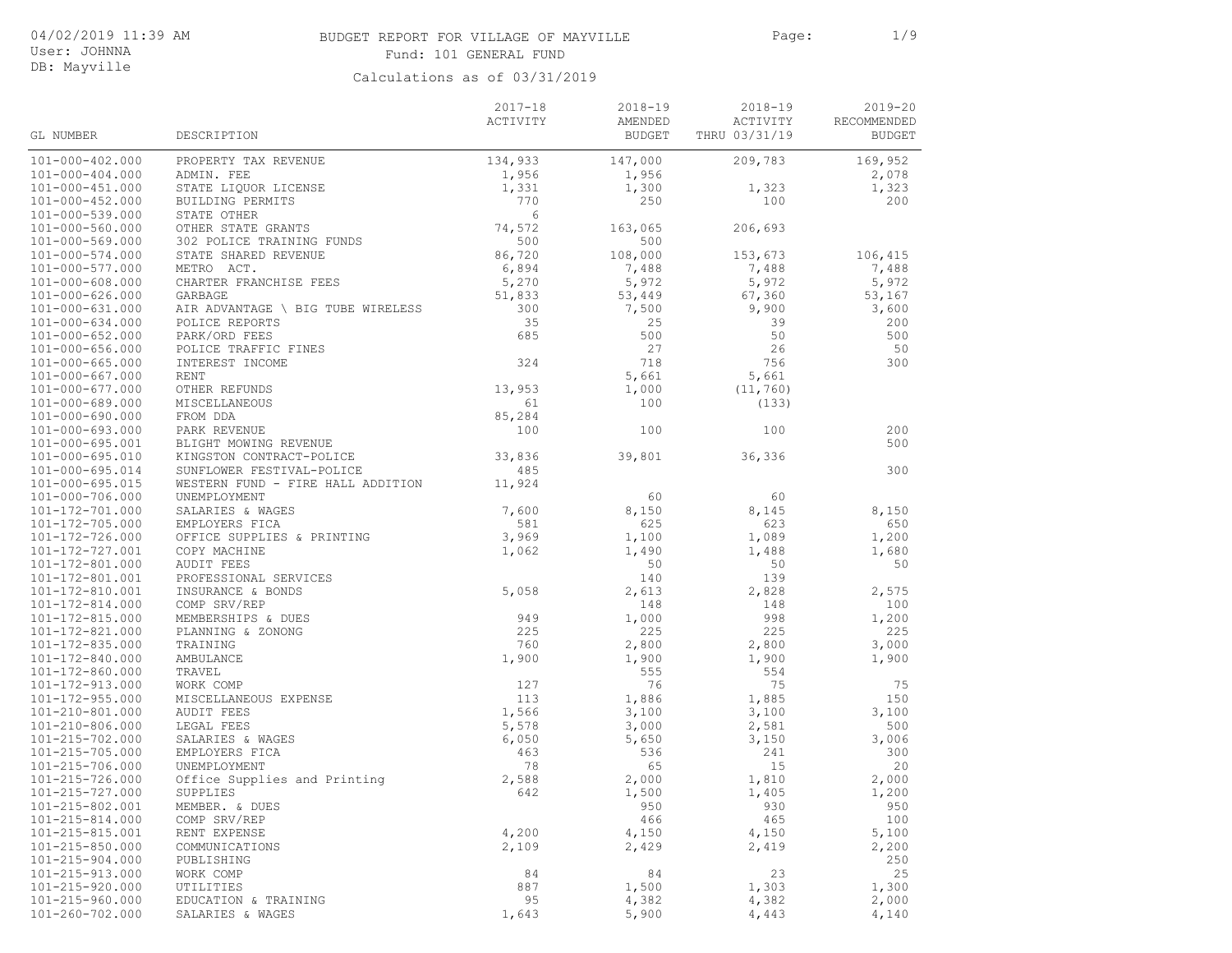# BUDGET REPORT FOR VILLAGE OF MAYVILLE Page: 2/9 Fund: 101 GENERAL FUND

User: JOHNNA DB: Mayville

|                                                |                                      | $2017 - 18$    | $2018 - 19$    | 2018-19        | $2019 - 20$   |
|------------------------------------------------|--------------------------------------|----------------|----------------|----------------|---------------|
|                                                |                                      | ACTIVITY       | AMENDED        | ACTIVITY       | RECOMMENDED   |
| GL NUMBER                                      | DESCRIPTION                          |                | <b>BUDGET</b>  | THRU 03/31/19  | <b>BUDGET</b> |
|                                                |                                      |                |                |                |               |
| 101-260-705.000                                | EMPLOYERS FICA                       | 126            | 350            | 340            | 320           |
| 101-260-706.000                                | UNEMPLOYMENT                         | 39             | 30             | 15             | 20            |
| 101-260-726.000                                | OFFICE SUPPLIES & PRINTING           | 654            | 1,450          | 1,110          | 1,100         |
| 101-260-913.000                                | WORK COMP                            | 55             | 25             | 24             | 25            |
| $101 - 260 - 959.001$                          | TAX ROLL EXPENSE                     | 66<br>142      | 612            | 611            | 700<br>2,000  |
| $101 - 260 - 960.000$<br>$101 - 301 - 701.000$ | EDUCATION & TRAINING                 | 55,628         | 4,510          | 4,508          |               |
| 101-301-702.000                                | SALARIES & WAGES<br>SALARIES & WAGES |                | 17,840<br>850  | 17,133<br>720  | 36,608        |
| 101-301-703.000                                | PART-TIME POLICE WAGES               | 17,507         | 27,113         | 26,200         | 12,480        |
| 101-301-703.002                                | KINGSTON POLICE WAGES                | 31,648         | 36,757         | 32,430         |               |
| $101 - 301 - 704.000$                          | POLICE - CROSSING GUARDS             | 1,504          | 1,500          | 1,356          | 1,701         |
| 101-301-705.000                                | EMPLOYERS FICA                       | 8,131          | 8,000          | 6,081          | 3,886         |
| 101-301-706.000                                | UNEMPLOYMENT                         | 429            | 500            | 15             | 25            |
| 101-301-707.000                                | WAGES - OVERTIME                     |                | 2,700          | 2,660          |               |
| 101-301-718.000                                | RETIREMENT                           | 3,311          | 951            | 951            |               |
| 101-301-726.000                                | OFFICE SUPPLIES & PRINTING           | 1,757          | 2,667          | 2,556          | 1,700         |
| 101-301-727.000                                | SUPPLIES                             | 981            | 900            | 795            | 250           |
| 101-301-730.000                                | UNIFORMS                             | 1,593          | 2,923          | 2,916          | 250           |
| 101-301-806.000                                | LEGAL FEES                           |                | 732            | 732            | 250           |
| 101-301-810.000                                | INSURANCE                            | 5,524          | 4,016          | 4,339          | 3,978         |
| $101 - 301 - 814.000$                          | COMP SRV/REP                         | 34             | 30             | 30             | 100           |
| 101-301-828.000                                | MEMBERSHIPS                          |                | 115            | 115            | 500           |
| $101 - 301 - 835.000$                          | 302 POLICE TRAINING                  | 500            | 350            | 306            | 500           |
| 101-301-835.001                                | TRAINING                             | 397            | 500            | 438            | 1,500         |
| $101 - 301 - 850.000$                          | COMMUNICATIONS                       | 1,708          | 1,980          | 1,980          | 1,500         |
| $101 - 301 - 851.000$                          | EQUIP REPAIR                         | 126            |                |                | 750           |
| $101 - 301 - 860.000$                          | TRAVEL                               |                | 200            | 177            | 50            |
| 101-301-913.000                                | WORK COMP                            | 3,341          | 3,200          | 3,191          | 2,000         |
| 101-301-931.000                                | CONTRACTED SERVICES                  |                |                |                | 800           |
| 101-301-935.001                                | POLICE CAR MAINTENANCE               | 782            | 3,000          | 2,657          | 1,500         |
| 101-301-936.000                                | GAS & OIL                            | 213            | 1,000          | 601            | 5,000         |
| $101 - 301 - 955.000$                          | MISCELLANEOUS EXPENSE                | (158)          | 150            | 127            | 150           |
| $101 - 301 - 955.005$                          | GRANT MONEY EXPENDITURES             | 612            |                |                |               |
| 101-301-980.000                                | EQUIPMENT                            | 870            | 1,500          | 1,290          | 100           |
| $101 - 336 - 628.000$                          | FIRE RUNS & PROTECTION               | 31,650         | 35,053         | 43,810         | 25,000        |
| 101-336-629.000                                | FIRE CONTRACTS                       | 50,821         | 51,606         | 51,606         | 52,404        |
| 101-336-701.000                                | SALARIES & WAGES                     | 27,653         | 27,670         | 27,670         | 25,000        |
| 101-336-705.000                                | EMPLOYERS FICA                       | 2,142          | 2,315          | 2,315          | 1,913         |
| 101-336-726.000                                | OFFICE SUPPLIES & PRINTING           | 1,775          | 6              | 6              | 250           |
| 101-336-727.000                                | SUPPLIES                             | 6,320          | 3,210          | 3,210          | 500           |
| 101-336-758.000                                |                                      | 5,184          | 5,100          | 5,077          | 10,200        |
| 101-336-806.000                                | LEGAL FEES                           |                | 2,756          | 2,755          |               |
| 101-336-810.001                                | INSURANCE & BONDS                    | 12,856         | 7,690          | 8,278          | 8,000         |
| 101-336-814.000                                | COMPUTER REPAIR/EQUIPMENT            |                | 1,950          | 1,947          |               |
| 101-336-815.000                                | MEMBERSHIPS & DUES                   | 1,265          | 1,500          | 1,465          | 1,400         |
| 101-336-835.000                                | TRAINING                             | 4,603          | 4,030          | 4,027          | 4,000         |
| 101-336-850.000                                | COMMUNICATIONS                       | 1,572          | 2,116          | 2,116          | 2,000         |
| 101-336-851.001                                | RADIO REPAIR                         |                | 175            | 173            | 271           |
| 101-336-860.000<br>$101 - 336 - 905.000$       | TRAVEL<br>PRINCIPAL PAYMENTS-PUMPER  | 1,088          | 1,650          | 1,628          | 1,100         |
| 101-336-913.000                                |                                      | 4,500          | 1,791<br>3,020 | 1,790          | 3,020         |
| 101-336-920.000                                | WORK COMP<br>UTILITIES               | 1,063<br>4,458 | 6, 267         | 3,019<br>6,266 | 6,000         |
| 101-336-930.000                                | REPAIRS & MAINTENANCE                | 4,227          | 1,171          | 955            | 500           |
| 101-336-930.001                                | FIRE EQUIPMENT REPAIRS & MAINTENAM   |                | 5,533          | 4,130          | 4,000         |
| 101-336-931.000                                | CONTRACTED SERVICES                  |                | 2,000          | 1,095          | 1,200         |
| $101 - 336 - 935.002$                          | MAINTENANCE                          |                | 375            | 358            | 500           |
| 101-336-936.000                                | GAS & OIL                            | 646            | 1,900          | 1,862          | 1,900         |
|                                                |                                      |                |                |                |               |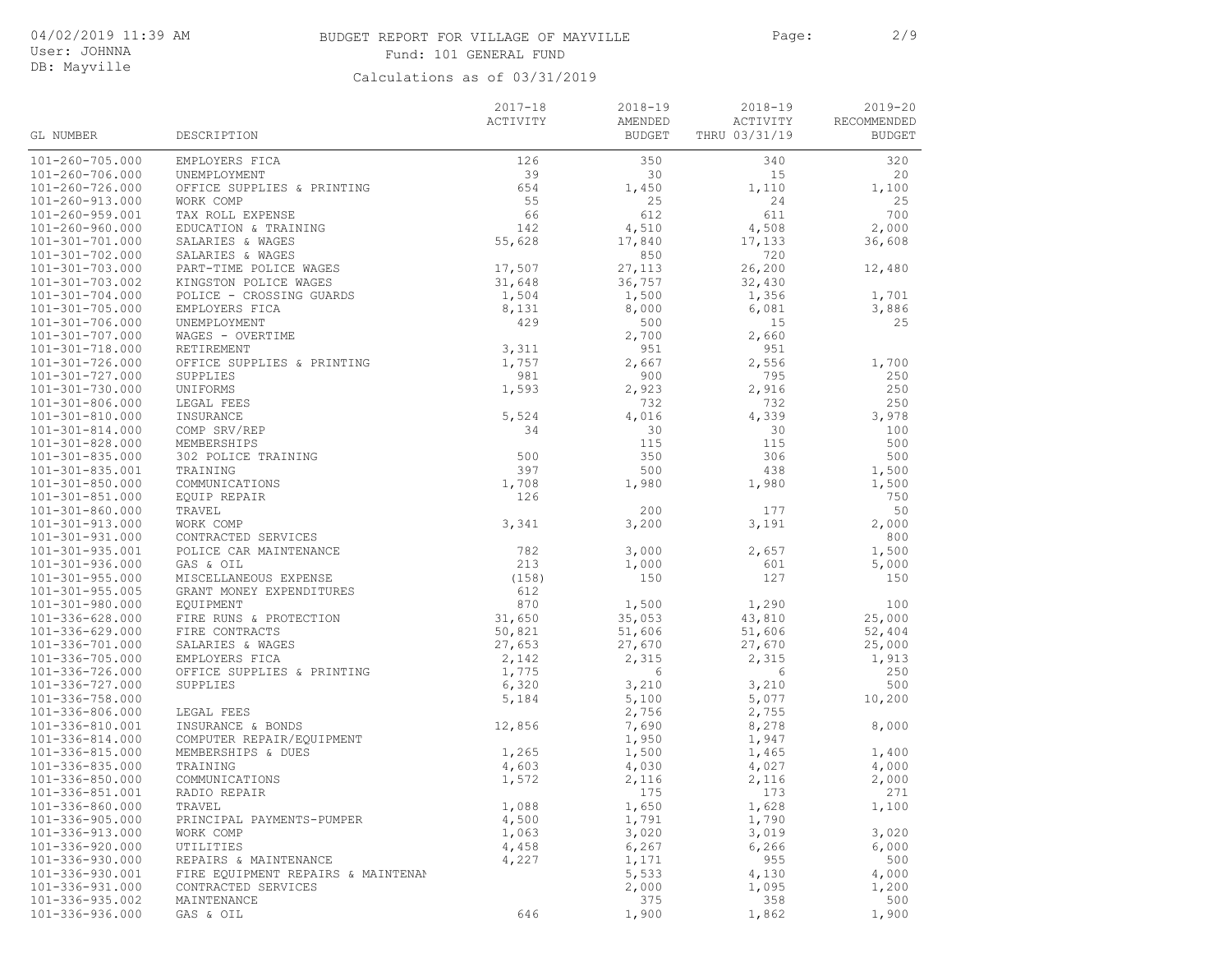# BUDGET REPORT FOR VILLAGE OF MAYVILLE FOR Page: 3/9 Fund: 101 GENERAL FUND

User: JOHNNA DB: Mayville

| GL NUMBER             | DESCRIPTION                               | $2017 - 18$<br>ACTIVITY | $2018 - 19$<br>AMENDED<br><b>BUDGET</b> | $2018 - 19$<br>ACTIVITY<br>THRU 03/31/19 | $2019 - 20$<br>RECOMMENDED<br><b>BUDGET</b> |
|-----------------------|-------------------------------------------|-------------------------|-----------------------------------------|------------------------------------------|---------------------------------------------|
| 101-336-940.000       | EQUIPMENT RENTAL                          |                         | 357                                     | 357                                      | 500                                         |
| 101-336-950.000       | INTEREST EXPENSE                          | 247                     | 91                                      | 91                                       |                                             |
| $101 - 336 - 955.000$ | MISCELLANEOUS EXPENSE                     |                         | 2,100                                   | 2,048                                    | 150                                         |
| 101-336-961.000       | PHY. & LICENSES                           |                         |                                         |                                          | 1,000                                       |
| 101-336-980.000       | EQUIPMENT                                 |                         |                                         |                                          | 4,000                                       |
| $101 - 440 - 701.000$ | SALARIES & WAGES                          | 7,176                   | 8,000                                   | 7,014                                    | 7,000                                       |
| $101 - 440 - 705.000$ | EMPLOYERS FICA                            | 805                     | 1,116                                   | 988                                      | 536                                         |
| $101 - 440 - 706.000$ | UNEMPLOYMENT                              | 291                     | 75                                      | 44                                       | 65                                          |
| $101 - 440 - 716.000$ | HEALTH INSURANCE                          |                         | 150                                     | 150                                      |                                             |
| $101 - 440 - 718.000$ | RETIREMENT                                | 861                     | 1,050                                   | 1,042                                    | 960                                         |
| $101 - 440 - 726.000$ | OFFICE SUPPLIES & PRINTING                | 1,638                   | 100                                     | 100                                      | 100                                         |
| $101 - 440 - 727.000$ | SUPPLIES                                  | 1,566                   | 1,980                                   | 1,918                                    | 2,000                                       |
| $101 - 440 - 728.000$ | SIDEWALK MATERIALS                        |                         | 616                                     | 616                                      | 1,000                                       |
| 101-440-729.002       | HASCALL BUILDING EXPENSE                  | 30                      | 91                                      | 91                                       |                                             |
| $101 - 440 - 730.000$ | UNIFORMS                                  | 785                     | 1,071                                   | 1,071                                    | 129                                         |
| $101 - 440 - 740.000$ | STORM SEWER                               |                         | 200                                     | 199                                      | 200                                         |
| 101-440-810.001       | INSURANCE & BONDS                         | 3,366                   | 1,691                                   | 1,820                                    | 1,653                                       |
| $101 - 440 - 850.000$ | COMMUNICATIONS                            | 1,928                   | 2,253                                   | 2,225                                    | 400                                         |
| $101 - 440 - 913.000$ | WORK COMP                                 | 638                     | 354                                     | 349                                      | 349                                         |
| $101 - 440 - 920.000$ | UTILITIES                                 | 4,280                   | 4,418                                   | 4,385                                    | 4,000                                       |
| $101 - 440 - 930.000$ | REPAIRS & MAINTENANCE                     | 3,595                   | 2,487                                   | 2,470                                    | 1,000                                       |
| $101 - 440 - 933.000$ | R & M EQUIPMENT                           |                         | 9,168                                   | 9,168                                    |                                             |
| $101 - 440 - 940.000$ | EQUIPMENT RENTAL                          |                         | 36                                      | 36                                       |                                             |
| $101 - 440 - 955.000$ | MISCELLANEOUS EXPENSE                     | 100                     | 605                                     | 604                                      | 100                                         |
| $101 - 440 - 956.001$ | HOLIDAY, VACATION & SICK                  | 3,353                   | 5,710                                   | 5,707                                    | 5,000                                       |
| $101 - 440 - 965.002$ | SAW GRANT                                 | 83,963                  | 162,400                                 | 146,906                                  |                                             |
| $101 - 440 - 965.003$ | SAW GRANT-MATCH                           | 9,329                   | 16,323                                  | 16,323                                   |                                             |
| $101 - 440 - 974.000$ | NEW DRAIN-FULTON STREET                   | 20,409                  | 19,958                                  | 19,958                                   | 19,958                                      |
| 101-526-820.000       | GARBAGE PICKUP                            | 48,688                  | 54,460                                  | 54,460                                   | 55,000                                      |
| $101 - 601 - 702.000$ | SALARIES & WAGES                          | 113                     | 100                                     | 52                                       | 100                                         |
| $101 - 601 - 705.000$ | EMPLOYERS FICA                            | 9                       | 8                                       | $\overline{4}$                           | 8                                           |
| $101 - 601 - 801.000$ | <b>AUDIT FEES</b>                         | 10                      |                                         |                                          |                                             |
| 101-601-810.000       | INSURANCE                                 | 8                       | 10                                      | 10                                       |                                             |
| $101 - 601 - 951.000$ | PRINCIPAL                                 | 5,852                   | 1,176                                   | 1,176                                    |                                             |
| $101 - 601 - 995.000$ | INTEREST PAYMENTS                         | 175                     | 7                                       | 7                                        |                                             |
| 101-751-701.000       | SALARIES & WAGES                          | 5,772                   | 5,400                                   | 4,346                                    | 5,000                                       |
| $101 - 751 - 705.000$ | EMPLOYERS FICA                            | 442                     | 574                                     | 332                                      | 383                                         |
| $101 - 751 - 718.000$ | RETIREMENT                                | 231                     | 290                                     | 261                                      | 240                                         |
| 101-751-727.000       | SUPPLIES                                  | 180                     | 540                                     | 537                                      | 500                                         |
| 101-751-728.001       | SKATE PARK EXPENSE                        |                         | 615                                     | 615                                      | 700                                         |
| 101-751-728.002       | BATHROOM REMODEL                          | 780                     |                                         |                                          |                                             |
| 101-751-728.003       | RECREATION PLAN                           | 6,720                   | 4,281                                   | 4,280                                    |                                             |
| $101 - 751 - 810.000$ | INSURANCE                                 | 590                     | 288                                     | 312                                      | 300                                         |
| $101 - 751 - 913.000$ | WORK COMP                                 | 172                     | 230                                     | 227                                      | 300                                         |
| $101 - 751 - 920.000$ | UTILITIES                                 | 4,580                   | 7,000                                   | 6,480                                    | 3,000                                       |
| $101 - 751 - 935.003$ | MAINTENANCE                               | 530                     | 90                                      | 30                                       | 1,000                                       |
| 101-751-940.000       | EQUIPMENT RENTAL                          | 3,103                   | 2,100                                   | 2,050                                    | 3,500                                       |
| $101 - 751 - 970.000$ | CAPITOL OUTLAY                            | 31,367                  | 1,726                                   | 1,726                                    |                                             |
| $101 - 767 - 945.000$ | STREET LIGHTS                             | 23,525                  | 25,000                                  | 23,121                                   | 25,000                                      |
| 101-932-971.000       | WESTERN TRUST FIRE HALL ADDITION          | 11,924                  |                                         |                                          |                                             |
|                       | NET OF REVENUES/APPROPRIATIONS - FUND 101 | 39,913                  | 17,570                                  | 213,107                                  | 85,875                                      |
| ENDING FUND BALANCE   | BEGINNING FUND BALANCE                    | 57,770<br>97,683        | 97,684<br>115,254                       | 97,684<br>310,791                        | 310,791<br>396,666                          |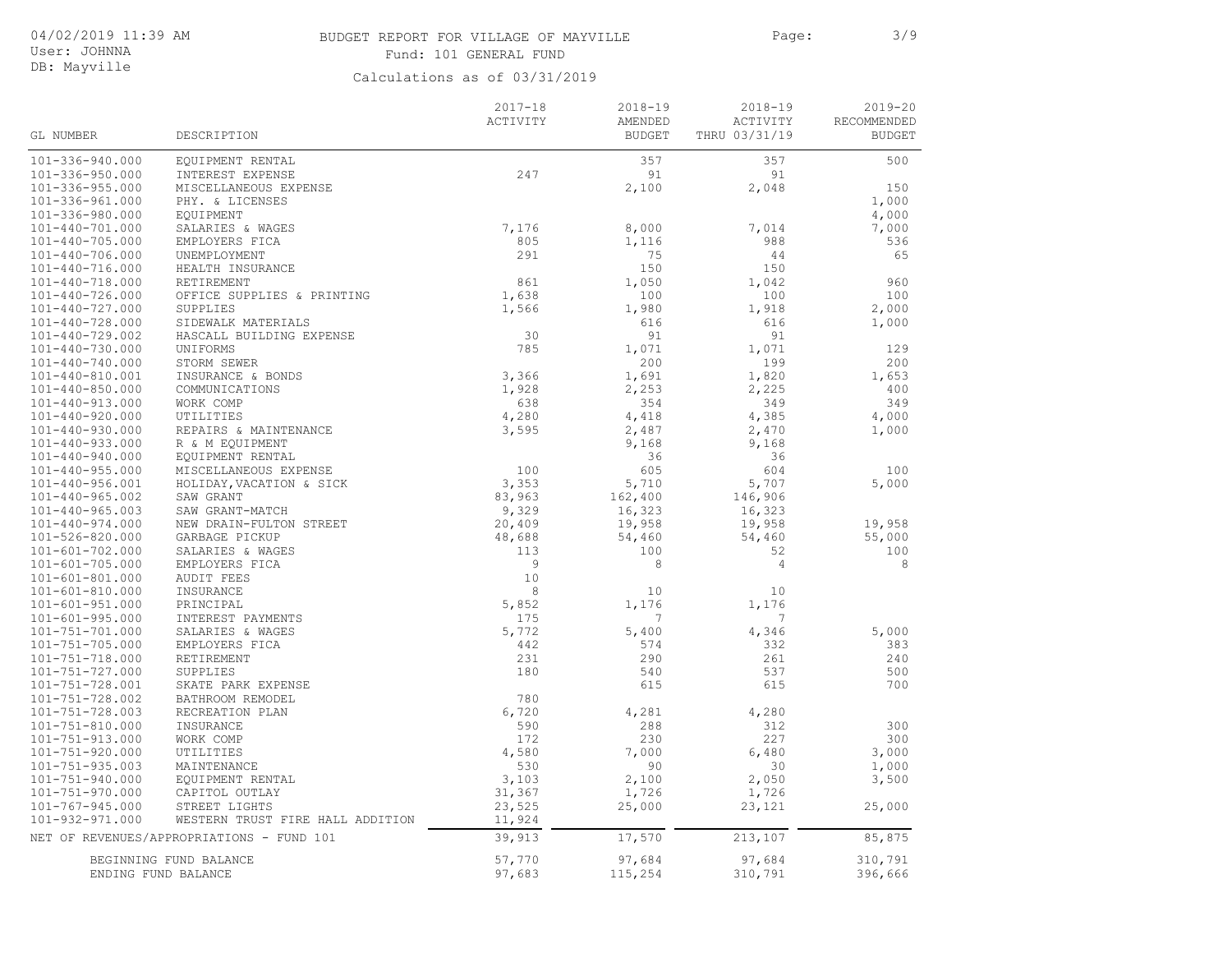# BUDGET REPORT FOR VILLAGE OF MAYVILLE Page: 4/9 Fund: 202 MAJOR STREET FUND

User: JOHNNA DB: Mayville

|                       |                                           | $2017 - 18$ | $2018 - 19$   | $2018 - 19$   | $2019 - 20$   |
|-----------------------|-------------------------------------------|-------------|---------------|---------------|---------------|
|                       |                                           | ACTIVITY    | AMENDED       | ACTIVITY      | RECOMMENDED   |
| GL NUMBER             | DESCRIPTION                               |             | <b>BUDGET</b> | THRU 03/31/19 | <b>BUDGET</b> |
| $202 - 000 - 402.000$ | PROPERTY TAX REVENUE                      | 13,097      | 14,004        |               | 13,170        |
| $202 - 000 - 546.000$ | MVHF REVENUE                              | 57,717      | 70,000        | 88,836        | 86,887        |
| 202-000-547.000       | COUNTY STREET IMPROVEMENT                 |             | 14,103        |               | 13,154        |
| $202 - 000 - 560.000$ | OTHER STATE GRANTS                        |             |               | 14,413        |               |
| $202 - 450 - 701.000$ | SALARIES & WAGES                          | 7,130       | 9,638         | 9,213         | 10,000        |
| 202-450-705.000       | EMPLOYERS FICA                            | 545         | 712           | 707           | 765           |
| $202 - 450 - 706.000$ | UNEMPLOYMENT                              |             | 50            |               | 75            |
| $202 - 450 - 716.000$ | HEALTH INSURANCE                          |             | 25            | 25            |               |
| $202 - 450 - 718.000$ | RETIREMENT                                | 99          | 145           | 130           | 120           |
| $202 - 450 - 727.000$ | SUPPLIES                                  | 5,612       | 3,390         | 3,385         | 3,500         |
| 202-450-730.001       | TRAFFIC SIGNS                             | 270         | 1,755         | 1,755         | 500           |
| $202 - 450 - 744.000$ | UNIFORMS                                  | 332         | 100           | 98            | 129           |
| $202 - 450 - 807.000$ | ENGINEERING                               |             | 1,500         | 1,500         | 2,000         |
| 202-450-810.000       | INSURANCE                                 | 880         | 880           | 953           | 880           |
| $202 - 450 - 811.000$ | CONTRACTED SERVICES                       |             | 1,375         | 1,375         | 2,000         |
| 202-450-913.000       | WORK COMP                                 | 458         | 570           | 568           | 600           |
| $202 - 450 - 930.000$ | REPAIRS & MAINTENANCE                     | 299         | 50            | 18            | 500           |
| $202 - 450 - 940.000$ | EQUIPMENT RENTAL                          | 9,834       | 8,000         | 6,457         | 8,000         |
| 202-460-701.000       | SALARIES & WAGES                          | 2,300       | 7,000         | 6,470         | 6,000         |
| $202 - 460 - 705.000$ | EMPLOYERS FICA                            | 176         | 500           | 495           | 459           |
| $202 - 460 - 718.000$ | RETIREMENT                                | 132         | 145           | 130           | 120           |
| $202 - 460 - 727.000$ | SUPPLIES                                  | 125         | 1,475         | 1,080         | 2,000         |
| $202 - 460 - 913.000$ | WORK COMP                                 | (61)        | 300           | 284           | 300           |
| $202 - 460 - 940.000$ | EQUIPMENT RENTAL                          | 5,651       | 6,500         | 6,134         | 6,000         |
| $202 - 470 - 701.000$ | SALARIES & WAGES                          | 711         | 1,000         | 613           | 750           |
| $202 - 470 - 705.000$ | EMPLOYERS FICA                            | 54          | 77            | 47            | 58            |
| $202 - 470 - 727.000$ | SUPPLIES                                  | 289         | 300           | 295           | 500           |
| $202 - 470 - 801.000$ | <b>AUDIT FEES</b>                         | 778         | 1,100         | 1,100         | 1,000         |
| $202 - 470 - 913.000$ | WORK COMP                                 | 140         | 140           | 95            | 100           |
| $202 - 470 - 955.000$ | MISCELLANEOUS EXPENSE                     |             | 400           | 400           | 150           |
| 202-470-990.245       | TRANSFER TO DEBT SERVICE                  | 13,097      | 13,097        |               | 13,170        |
|                       | NET OF REVENUES/APPROPRIATIONS - FUND 202 | 21,963      | 37,883        | 59,922        | 53,535        |
|                       | BEGINNING FUND BALANCE                    | 149,318     | 171,280       | 171,280       | 231,202       |
|                       | ENDING FUND BALANCE                       | 171,281     | 209,163       | 231,202       | 284,737       |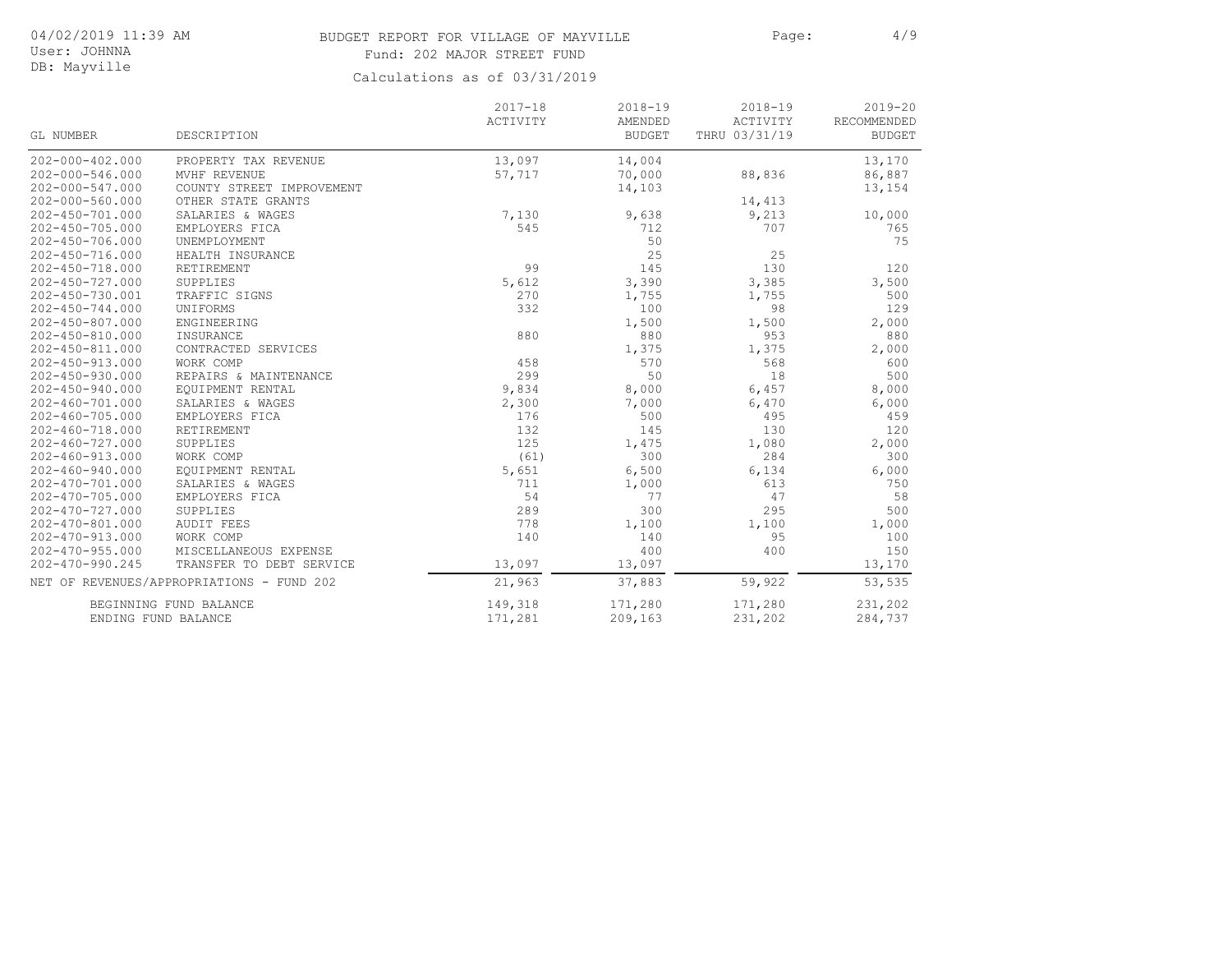# BUDGET REPORT FOR VILLAGE OF MAYVILLE Page: 5/9 Fund: 203 LOCAL STREET FUND

User: JOHNNA DB: Mayville

|                       |                                           | $2017 - 18$ | $2018 - 19$   | $2018 - 19$   | $2019 - 20$                  |
|-----------------------|-------------------------------------------|-------------|---------------|---------------|------------------------------|
| GL NUMBER             | DESCRIPTION                               | ACTIVITY    | AMENDED       | ACTIVITY      | RECOMMENDED<br><b>BUDGET</b> |
|                       |                                           |             | <b>BUDGET</b> | THRU 03/31/19 |                              |
| $203 - 000 - 402.000$ | PROPERTY TAX REVENUE                      | 36,635      | 39,171        |               | 31,763                       |
| $203 - 000 - 434.000$ | COUNTY STREET IMPROVEMENT                 |             |               |               | 6,547                        |
| 203-000-546.000       | MVHF REVENUE                              | 25,186      | 35,445        | 38,744        | 37,238                       |
| $203 - 000 - 560.000$ | OTHER STATE GRANTS                        | 600         |               |               |                              |
| $203 - 450 - 701.000$ | SALARIES & WAGES                          | 6,172       | 9,000         | 8,145         | 9,000                        |
| 203-450-705.000       | EMPLOYERS FICA                            | 472         | 727           | 625           | 689                          |
| 203-450-716.000       | HEALTH INSURANCE                          |             | 25            | 25            |                              |
| 203-450-718.000       | RETIREMENT                                | 116         | 145           | 130           | 120                          |
| $203 - 450 - 727.000$ | SUPPLIES                                  | 4,630       | 3,475         | 3,462         | 4,000                        |
| 203-450-730.001       | TRAFFIC SIGNS                             |             | 80            | 79            | 100                          |
| $203 - 450 - 744.000$ | UNIFORMS                                  | 332         | 100           | 98            | 129                          |
| $203 - 450 - 807.000$ | ENGINEERING                               |             | 1,500         | 1,500         | 1,500                        |
| 203-450-810.000       | INSURANCE                                 | 880         | 880           | 953           | 880                          |
| 203-450-811.000       | CONTRACTED SERVICES                       |             | 1,375         | 1,375         | 1,500                        |
| $203 - 450 - 913.000$ | WORK COMP                                 | 458         | 580           | 568           | 620                          |
| $203 - 450 - 930.000$ | REPAIRS & MAINTENANCE                     | 230         | 10,000        | 10,000        | 10,000                       |
| $203 - 450 - 940.000$ | EQUIPMENT RENTAL                          | 8,473       | 7,500         | 6,461         | 7,500                        |
| $203 - 460 - 701.000$ | SALARIES & WAGES                          | 2,636       | 6,030         | 6,004         | 6,000                        |
| $203 - 460 - 705.000$ | EMPLOYERS FICA                            | 202         | 475           | 459           | 459                          |
| 203-460-718.000       | RETIREMENT                                | 116         | 145           | 130           | 120                          |
| $203 - 460 - 727.000$ | SUPPLIES                                  | 125         | 1,065         | 1,064         | 1,000                        |
| $203 - 460 - 913.000$ | WORK COMP                                 | (61)        | 290           | 284           | 300                          |
| $203 - 460 - 940.000$ | EQUIPMENT RENTAL                          | 5,651       | 5,646         | 5,646         | 5,000                        |
| 203-470-701.000       | SALARIES & WAGES                          | 711         | 854           | 613           | 750                          |
| $203 - 470 - 705.000$ | EMPLOYERS FICA                            | 54          | 77            | 47            | 58                           |
| $203 - 470 - 727.000$ | SUPPLIES                                  | 289         | 300           | 295           | 300                          |
| 203-470-801.000       | <b>AUDIT FEES</b>                         | 778         | 1,100         | 1,100         | 1,000                        |
| $203 - 470 - 913.000$ | WORK COMP                                 | 140         | 140           | 95            | 100                          |
| 203-470-990.245       | TRANSFER TO DEBT SERVICE                  | 13,097      | 13,097        |               | 13,170                       |
| $203 - 480 - 956.000$ | NON MOTOR CONT                            |             |               |               | 4,706                        |
|                       | NET OF REVENUES/APPROPRIATIONS - FUND 203 | 16,920      | 10,010        | (10, 414)     | 6,547                        |
|                       | BEGINNING FUND BALANCE                    | 38,864      | 55,784        | 55,784        | 45,370                       |
|                       | ENDING FUND BALANCE                       | 55,784      | 65,794        | 45,370        | 51,917                       |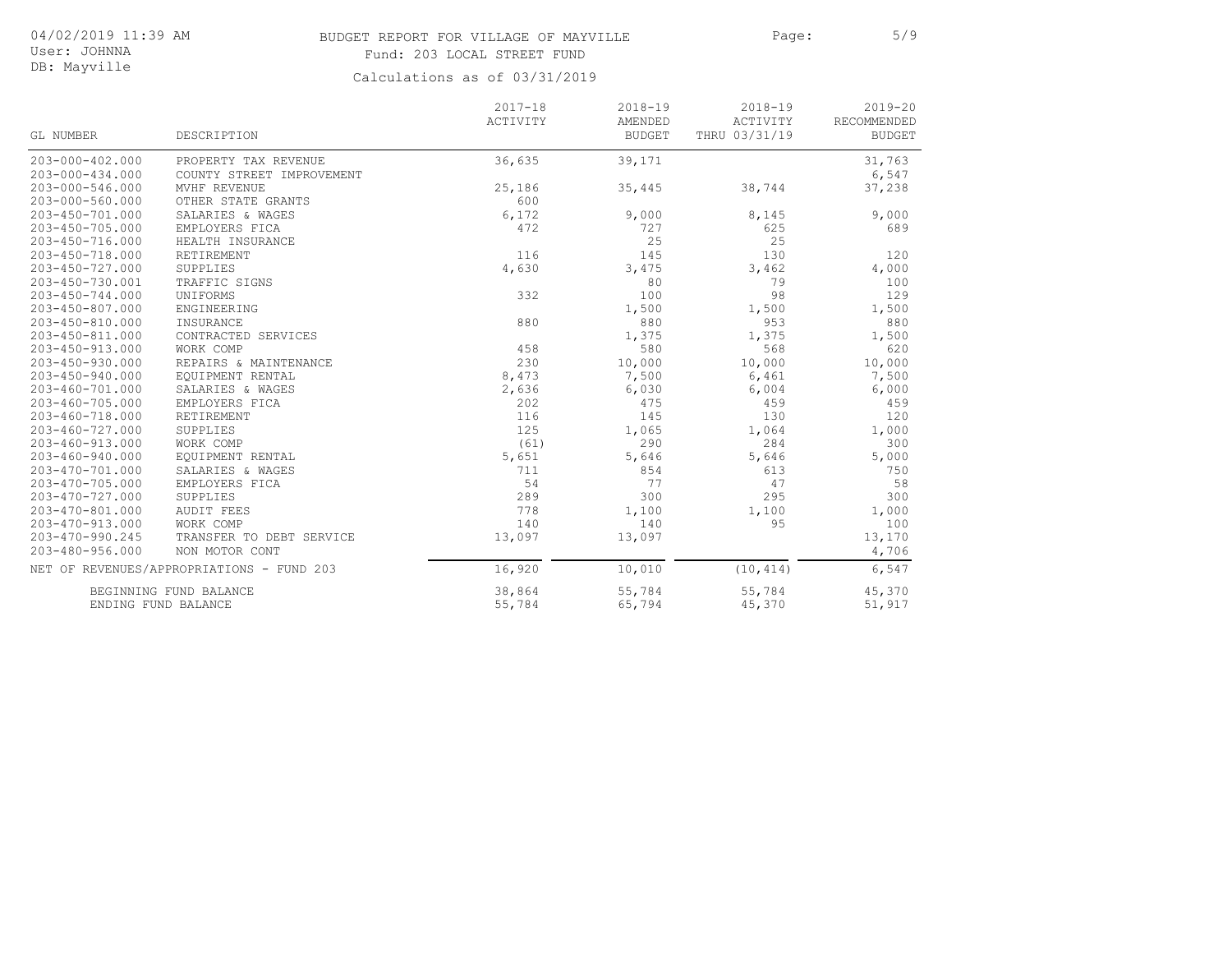# BUDGET REPORT FOR VILLAGE OF MAYVILLE FOR Page: 6/9 Fund: 590 SEWER FUND

User: JOHNNA DB: Mayville

|                       |                                           | $2017 - 18$ | $2018 - 19$              | $2018 - 19$               | $2019 - 20$                  |
|-----------------------|-------------------------------------------|-------------|--------------------------|---------------------------|------------------------------|
| <b>GL NUMBER</b>      | DESCRIPTION                               | ACTIVITY    | AMENDED<br><b>BUDGET</b> | ACTIVITY<br>THRU 03/31/19 | RECOMMENDED<br><b>BUDGET</b> |
| $590 - 000 - 560.000$ |                                           | 55,193      | 111,772                  |                           |                              |
| 590-000-607.001       | OTHER STATE GRANTS<br>SERVICE             | 74,781      | 82,235                   | 3,811<br>105,309          | 87,223                       |
| 590-000-607.004       | SEWER PROJECT FEE                         |             |                          | 8,589                     | 45,835                       |
| $590 - 000 - 665.000$ | INTEREST INCOME                           | 295         | 200                      | 105                       | 300                          |
| $590 - 000 - 668.000$ | NON-SUFFICIENT FUNDS FEE                  |             |                          |                           | 30                           |
| 590-000-689.000       | <b>MISCELLANEOUS</b>                      | 799         |                          |                           |                              |
| 590-536-701.000       | SALARIES & WAGES                          | 23,098      | 43,450                   | 27,335                    | 47,000                       |
| 590-536-705.000       | EMPLOYERS FICA                            | 1,767       | 3,450                    | 2,095                     | 3,596                        |
| 590-536-716.000       | HEALTH INSURANCE                          |             | 50                       | 50                        |                              |
| 590-536-718.000       | RETIREMENT                                | 1,155       | 1,346                    | 1,303                     | 1,200                        |
| 590-536-726.000       | OFFICE SUPPLIES & PRINTING                | 767         | 295                      | 295                       | 1,000                        |
| 590-536-727.000       | SUPPLIES                                  | 2,289       | 12,305                   | 12,301                    | 4,000                        |
| 590-536-729.000       | POSTAGE                                   | 672         | 300                      | 194                       | 700                          |
| 590-536-730.000       | UNIFORMS                                  | 332         | 192                      | 191                       | 129                          |
| 590-536-744.000       | UNIFORMS                                  |             |                          |                           | 129                          |
| 590-536-745.000       | CHEMICALS                                 | 895         | 3,685                    | 3,657                     | 2,000                        |
| 590-536-801.000       | <b>AUDIT FEES</b>                         | 2,838       | 2,100                    | 2,100                     | 2,000                        |
| 590-536-801.001       | PROFESSIONAL SERVICES                     |             | 13,250                   | 13,012                    | 6,000                        |
| 590-536-802.000       | MILEAGE                                   |             | 50                       | 40                        |                              |
| 590-536-803.000       | LICENSES                                  | 400         | 100                      |                           | 500                          |
| 590-536-807.000       | ENGINEERING                               |             | 7,000                    |                           | 10,000                       |
| 590-536-810.000       | INSURANCE                                 | 4,197       | 2,316                    | 2,506                     | 2,300                        |
| 590-536-815.000       | MEMBERSHIPS & DUES                        | 294         | 87                       |                           | 100                          |
| 590-536-850.000       | COMMUNICATIONS                            | 307         | 600                      | 460                       | 600                          |
| 590-536-913.000       | WORK COMP                                 | 1,169       | 960                      | 954                       | 1,000                        |
| $590 - 536 - 920.000$ | UTILITIES                                 | 2,186       | 2,000                    | 1,631                     | 1,500                        |
| 590-536-930.000       | REPAIRS & MAINTENANCE                     | 2,625       | 14,507                   | 10,961                    | 15,000                       |
| 590-536-931.000       | CONTRACTED SERVICES                       | 15,088      | 15,500                   | 15,479                    | 10,000                       |
| 590-536-933.000       | R & M EOUIPMENT                           | 139         | 1,093                    | 936                       | 1,100                        |
| 590-536-940.000       | EQUIPMENT RENTAL                          | 4,973       | 7,000                    | 4,646                     | 7,000                        |
| $590 - 536 - 959.000$ | TESTING                                   | 1,039       | 1,000                    | 712                       | 1,000                        |
| 590-536-962.000       | EDUC & TRAINING                           |             | 500                      |                           | 500                          |
| 590-536-965.001       | LAGOON MAINTENANCE                        |             | 1,400                    | 1,391                     | 5,000                        |
| 590-536-965.002       | SAW GRANT                                 | 52,980      | 111,772                  | 58,481                    |                              |
| 590-536-965.003       | SAW GRANT-MATCH                           | 5,853       | 11,177                   | 6,498                     |                              |
|                       | NET OF REVENUES/APPROPRIATIONS - FUND 590 | 6,005       | (63, 278)                | (49, 414)                 | 10,034                       |
|                       | BEGINNING FUND BALANCE                    | 610,406     | 616,412                  | 616,412                   | 566,998                      |
|                       | ENDING FUND BALANCE                       | 616, 411    | 553,134                  | 566,998                   | 577,032                      |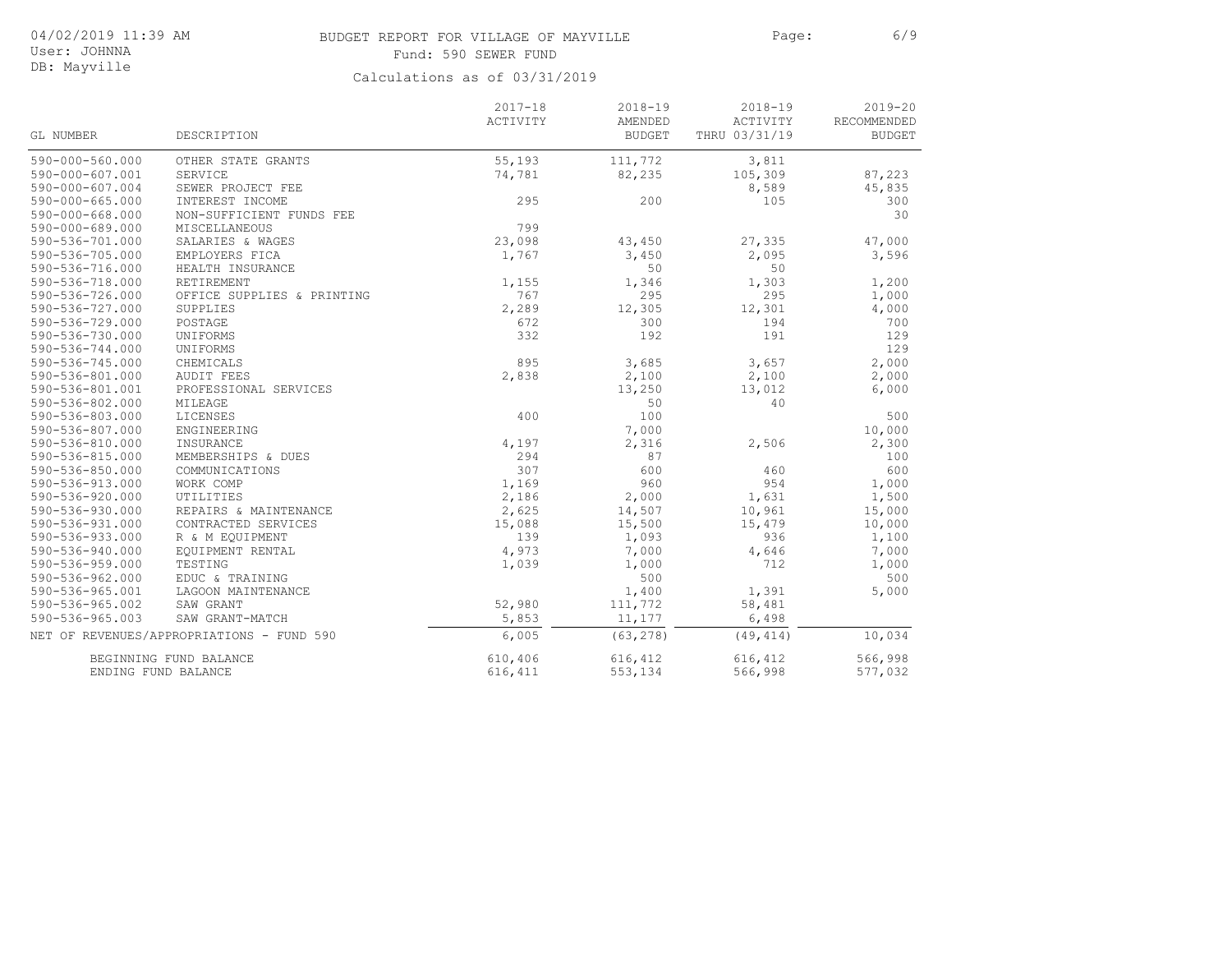# BUDGET REPORT FOR VILLAGE OF MAYVILLE PAGE: Page: 7/9 Fund: 591 WATER FUND

User: JOHNNA DB: Mayville

|                       |                                           | $2017 - 18$ | $2018 - 19$   | $2018 - 19$   | $2019 - 20$   |
|-----------------------|-------------------------------------------|-------------|---------------|---------------|---------------|
|                       |                                           | ACTIVITY    | AMENDED       | ACTIVITY      | RECOMMENDED   |
| GL NUMBER             | DESCRIPTION                               |             | <b>BUDGET</b> | THRU 03/31/19 | <b>BUDGET</b> |
| 591-000-607.002       | WATER SERVICE                             | 223,287     | 250,000       | 292,828       | 236,000       |
| $591 - 000 - 665.000$ | INTEREST INCOME                           | 212         | 200           | 32            | 100           |
| 591-000-689.000       | <b>MISCELLANEOUS</b>                      | 727         |               |               |               |
| 591-536-701.000       | SALARIES & WAGES                          | 37,291      | 51,500        | 39,804        | 50,000        |
| $591 - 536 - 705.000$ | EMPLOYERS FICA                            | 2,853       | 3,875         | 3,058         | 3,825         |
| $591 - 536 - 716.000$ | HEALTH INSURANCE                          |             | 176           | 175           |               |
| 591-536-718.000       | RETIREMENT                                | 1,187       | 1,325         | 1,303         | 1,200         |
| 591-536-726.000       | OFFICE SUPPLIES & PRINTING                | 2,372       | 350           | 320           | 1,000         |
| 591-536-727.000       | SUPPLIES                                  | 3,587       | 2,635         | 2,556         | 2,500         |
| 591-536-729.000       | POSTAGE                                   | 1,108       | 650           | 623           | 700           |
| 591-536-744.000       | UNIFORMS                                  | 191         | 100           | 98            | 129           |
| 591-536-745.000       | CHEMICALS                                 | 2,876       | 4,516         | 4,293         | 2,000         |
| 591-536-757.000       | OPERATING SUPPLIES                        |             | 85            | 58            |               |
| 591-536-801.000       | <b>AUDIT FEES</b>                         | 1,409       | 2,100         | 2,100         | 2,000         |
| $591 - 536 - 802.000$ | MILEAGE                                   | 41          | 50            |               | 100           |
| $591 - 536 - 803.000$ | <b>LICENSES</b>                           | 807         | 250           | 50            | 250           |
| 591-536-806.000       | LEGAL FEES                                | 18,345      | 16,000        | 15,930        | 11,000        |
| $591 - 536 - 807.000$ | ENGINEERING                               | 2,456       | 500           |               | 2,500         |
| 591-536-810.000       | INSURANCE                                 | 6,618       | 3,318         | 3,591         | 3,280         |
| 591-536-811.000       | CONTRACTED SERVICES                       | 3,613       | 5,802         | 5,801         | 7,500         |
| $591 - 536 - 815.000$ | MEMBERSHIPS & DUES                        | 1,064       | 1,640         | 1,631         | 1,000         |
| 591-536-850.000       | COMMUNICATIONS                            | 440         | 660           | 657           | 700           |
| 591-536-913.000       | WORK COMP                                 | 1,741       | 2,122         | 2,121         | 2,121         |
| $591 - 536 - 920.000$ | UTILITIES                                 | 9,661       | 11,080        | 11,031        | 9,000         |
| 591-536-922.000       | NEW WATER METERS                          | 1,202       | 4,200         | 3,818         | 2,500         |
| 591-536-924.000       | FIRE HYDRANTS                             |             | 1,600         | 1,600         | 500           |
| 591-536-930.000       | REPAIRS & MAINTENANCE                     | 8,092       | 32,000        | 31,718        | 31,500        |
| 591-536-940.000       | EQUIPMENT RENTAL                          | 7,329       | 6,000         | 4,451         | 5,000         |
| 591-536-949.000       | PRINCIPAL                                 |             | 26,000        | 26,000        | 26,000        |
| 591-536-950.000       | INTEREST EXPENSE                          | 60,796      | 59,713        | 59,713        | 59,713        |
| 591-536-955.000       | MISCELLANEOUS EXPENSE                     |             | 1             |               | 100           |
| 591-536-959.000       | TESTING                                   | 1,875       | 1,212         | 1,113         | 1,500         |
| 591-536-960.000       | EDUCATION & TRAINING                      |             | 100           |               | 500           |
| $591 - 601 - 806.000$ | LEGAL FEES                                |             | 70            | 70            |               |
|                       | NET OF REVENUES/APPROPRIATIONS - FUND 591 | 47,272      | 10,570        | 69,177        | 7,982         |
|                       | BEGINNING FUND BALANCE                    | 412,443     | 459,714       | 459,714       | 528,891       |
|                       | ENDING FUND BALANCE                       | 459,715     | 470,284       | 528,891       | 536,873       |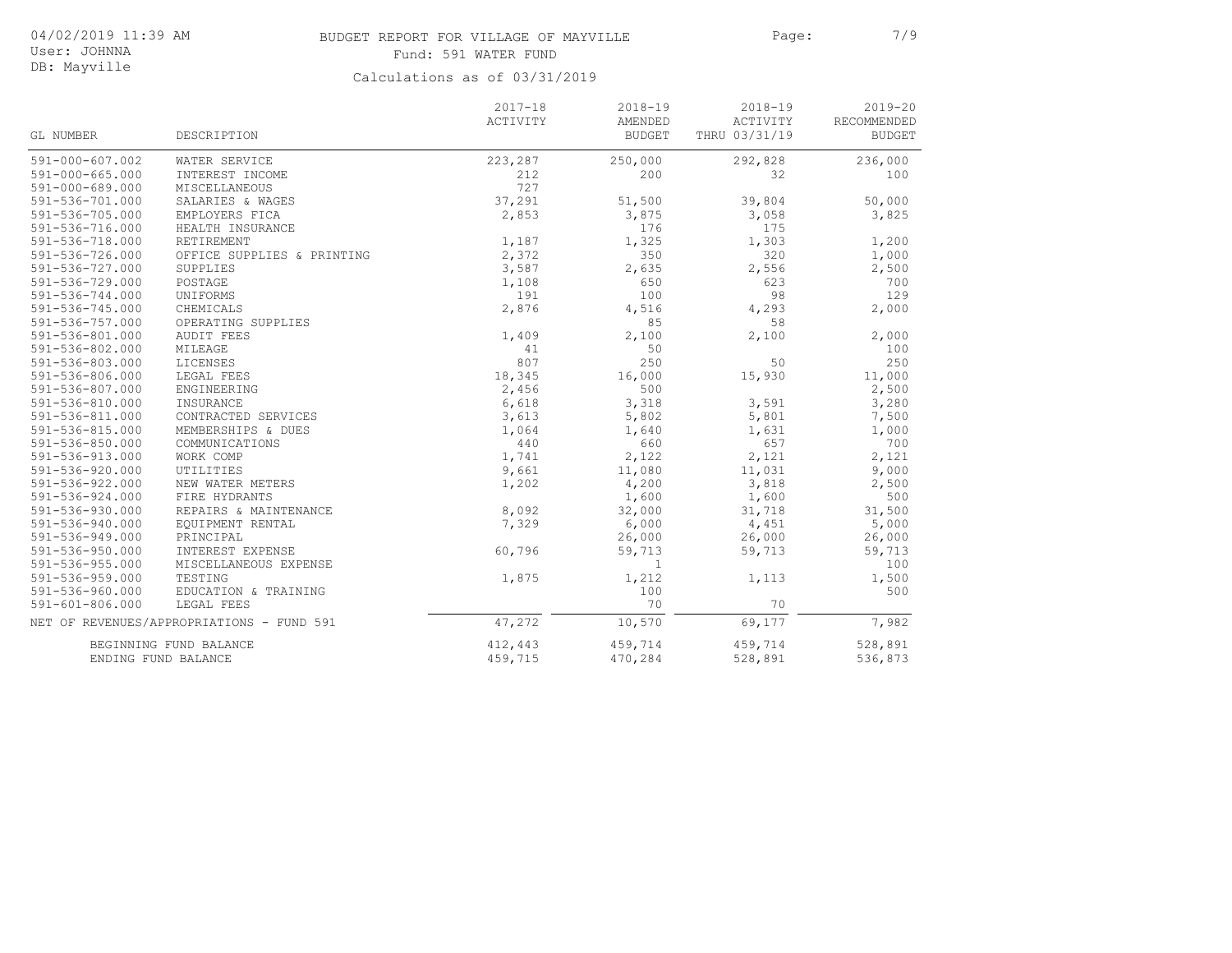| 04/02/2019 11:39 AM | BUDGET REPORT FOR VILLAGE OF MAYVILLE                                                                                                                                                                                                                        | Page: | 8/9 |
|---------------------|--------------------------------------------------------------------------------------------------------------------------------------------------------------------------------------------------------------------------------------------------------------|-------|-----|
| User: JOHNNA        | Fund: 592 DEBT SERVICES                                                                                                                                                                                                                                      |       |     |
| DB: Mayville        | $C_{2}$ ] au $1 - 1 - 1$ and $2 - 1 - 1$ and $2 - 1 - 1$ and $2 - 1 - 1$ and $2 - 1 - 1$ and $2 - 1 - 1$ and $2 - 1 - 1$ and $2 - 1 - 1$ and $2 - 1 - 1$ and $2 - 1 - 1$ and $2 - 1 - 1$ and $3 - 1 - 1$ and $4 - 1 - 1$ and $5 - 1 - 1$ and $6 - 1 - 1$ and |       |     |

| GL NUMBER                                                                | DESCRIPTION                                                         | $2017 - 18$<br>ACTIVITY              | $2018 - 19$<br>AMENDED<br>BUDGET     | $2018 - 19$<br>ACTIVITY<br>THRU 03/31/19 | $2019 - 20$<br><b>RECOMMENDED</b><br>BUDGET |
|--------------------------------------------------------------------------|---------------------------------------------------------------------|--------------------------------------|--------------------------------------|------------------------------------------|---------------------------------------------|
| 592-000-405.000<br>592-000-607.003<br>592-536-950.000<br>592-536-951.000 | PROPERTY TAX<br>USER FEE<br>INTEREST EXPENSE<br>PRINCIPAL           | 26,193<br>55,335<br>24,525<br>53,775 | 27,656<br>55,317<br>46,775<br>31,000 | 68,904<br>46,775<br>31,000               | 27,656<br>55,317<br>46,000<br>31,000        |
| ENDING FUND BALANCE                                                      | NET OF REVENUES/APPROPRIATIONS - FUND 592<br>BEGINNING FUND BALANCE | 3,228<br>144,777<br>148,005          | 5,198<br>148,006<br>153,204          | (8, 871)<br>148,006<br>139,135           | 5,973<br>139,135<br>145,108                 |